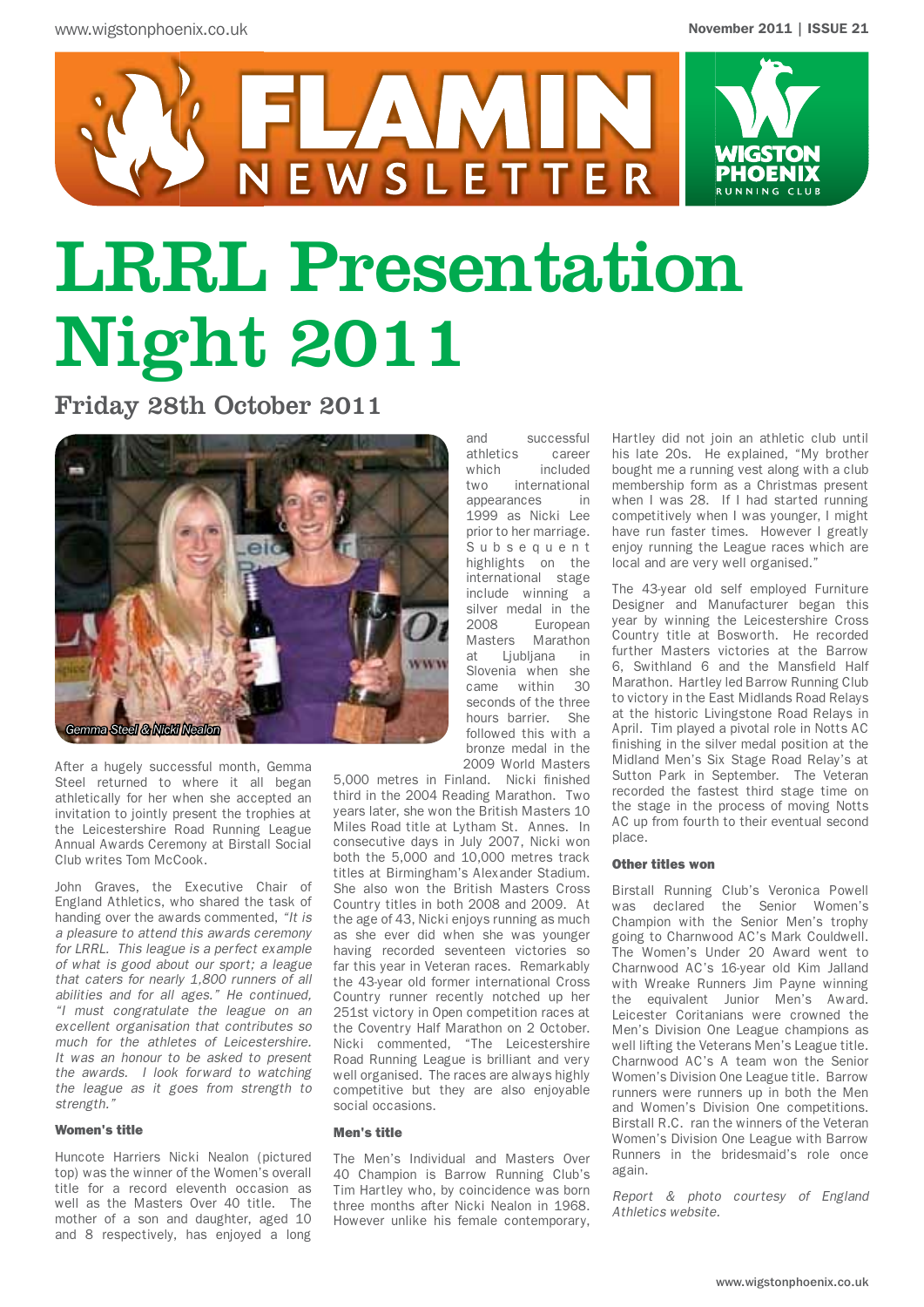

## Annual Party & Presentation Night

### Friday 27th January 2012 7pm-12pm

This is to be held at the Best Western Leicester Stage Hotel. The cost is £20 per person (discounted rate). A list is now available at the Legion to put your names down and to pay a £10 deposit.

### Starter:

Leek & Potato Soup

Marinated Seafood Salad on Dressed Leaves

Chicken Liver and Cranberry Pate with Cumberland Sauce

#### Main Course:

Roast Turkey with Chipolata and Bacon Roll

Grilled Salmon with Hollaindaise Sauce

Roasted Vegetable Filo Purse with a Tomato and Basil sauce

Served with Christmas Vegetables and Potatoes

#### Dessert:

Christmas Pudding with Brandy Sauce White Chocolate & Raspberry Cheesecake Lemon Tart with Fruit Sauce

### Braunstone Parkrun Mass Participation

Braunstone Parkrun – Sat 3rd December 2011 9am– Mass Participation Event

Parkrun is a free, weekly, timed 5km run. It is open to runners of all abilities. You don't need to enter in advance, you just



register once and can then choose to turn up whenever you like!

A number of our members have already taken part and we are now repeating a mass participation event that we held earlier in the year in June.

Hopefully you will enjoy it, and will go back regularly for more! If you want to run, go to the Parkrun website to register. Print off your barcode, bring it with you on the day, run 5K and they will do the rest for you. You will be emailed your result, and as you do more events stats will be collated to show your progression.

To register, or to find out more, go to the Parkrun website (http://www.parkrun.org.uk/braunstone/home)

If you have any questions that the website doesn't answer speak to either Mark Thompson or Mike Stiff who will be able to help. We hope to get at least 20 people running on the day and already have 30 registered runners who have competed in the event.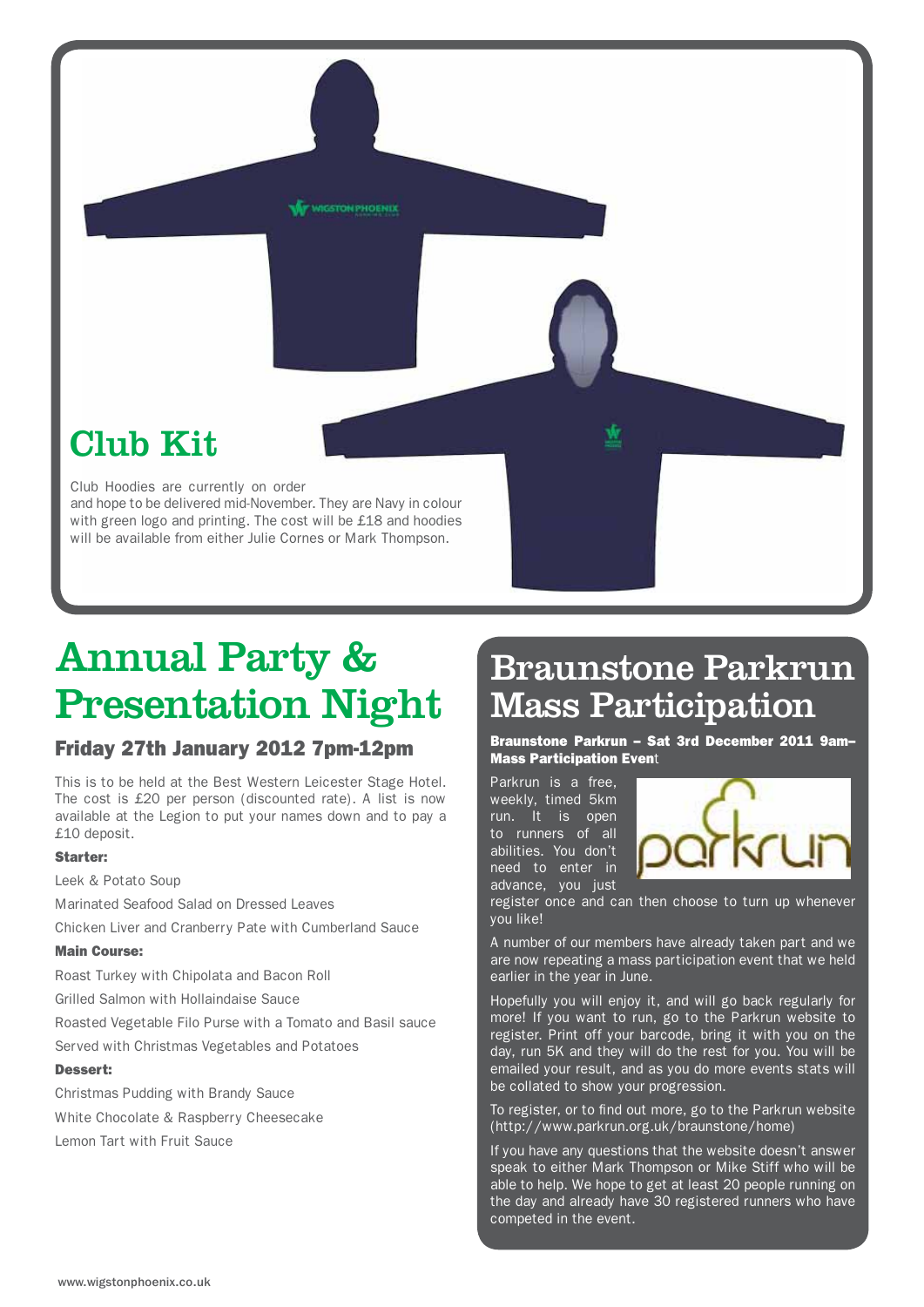### LRRL Fixtures 2012

| Sun 29th Jan | <b>BARROW 6 mls</b>                |
|--------------|------------------------------------|
| Sun 12th Feb | <b>DESFORD 10K</b>                 |
| Sun 26th Feb | <b>ASHBY</b> (Sth Derbys RR) 5 mls |
| Sun 11th Mar | <b>MARKFIELD (Beaumont RC) 10K</b> |
| Sun 25th Mar | <b>KIBWORTH</b> (Roadhoggs) 6 mls  |

LRRL Number (provided by club rep) to be worn at all 5 races – PLEASE RETAIN. Entry is by payment of £3.50 entry fee, including chip timing, to club rep on the day at the race.

### LIVINGSTON RELAY

| Sun 29th April | <b>BRAUNSTONE PARK 3 mile Relay</b> |
|----------------|-------------------------------------|
|----------------|-------------------------------------|

### SUMMER LEAGUE

| Sun 13th May | <b>HINCKLEY 1/2 Mthn</b>             |
|--------------|--------------------------------------|
| Sun 27th May | <b>SWITHLAND (Birstall RC) 6 mls</b> |
| Wed 4th July | <b>HUNGARTON</b> (Wreake R) 7 mls    |
| Wed 1st Aug  | <b>HUNCOTE Joy Cann 5 mls</b>        |
| Sun 12th Aug | <b>HERMITAGE 10k/6 mls</b>           |
| Sun 2nd Sept | JOHN FRASER 10 (Wigston P) 10 mls    |

Block Entry forms will be available for each race, sent in by your club. Entry Fees (variable) to be paid to the club rep before each race. Otherwise, entry by normal individual entry form, stating your LRRL number. Entries are usually accepted on the day, but will cost at least an extra £2.

ALL RUNNERS MUST WEAR CLUB VESTS. SEE MIKE STIFF YOUR CLUB REPS FOR 2012 ARE CLIVE JONES & MIKE **STIFF** 

-----------------------------------------------------------------------

### Wigston Phoenix Christmas Handicap

### Sunday 18th December

First runner is to set off at 10.30am. Based at Burton Overy Village Hall, Rectory End. Car Parking is along Main Street. The best Fancy Dress Outfit will receive a free ticket for the annual club party. Refreshments are to be provided. Please bring a wrapped Christmas gift to exchange per race position. If you are not running please consider volunteering. A list is available at the Legion for both runners and volunteers. Friends and family are also welcome.

-----------------------------------------------------------------------

### 2012 London Marathon Draw

We have applied for the usual Guaranteed Club Entries and have been given two entries for 2012. A draw will be held if there are more requests than entries and this will be held at the end of the Christmas Handicap race on the 18th December 2011. Please confirm any rejected

entry details to either Mark Thompson or Mick Jordan by the 6th December. Please note that priority is given to runners who have been club members for over 12 months.

-----------------------------------------------------------------------

### $\frac{L}{L}$   $\frac{L}{L}$   $\frac{L}{L}$   $\frac{L}{L}$   $\frac{L}{L}$   $\frac{L}{L}$   $\frac{L}{L}$   $\frac{L}{L}$   $\frac{L}{L}$   $\frac{L}{L}$   $\frac{L}{L}$   $\frac{L}{L}$   $\frac{L}{L}$   $\frac{L}{L}$   $\frac{L}{L}$   $\frac{L}{L}$   $\frac{L}{L}$   $\frac{L}{L}$   $\frac{L}{L}$   $\frac{L}{L}$   $\frac{L}{L}$   $\frac{L}{L}$

### New Members

Welcome to Perry Smith who joined the club recently and a belated welcome to Kerry Granger who joined back in July.

--------------------------------------------------------------------

--------------------------------------------------------------------

### Membership Update

For the remainder of 2011 new members can join for free. For existing members who have not paid as yet the cost will remain at £18. 115 members have now paid up for 2011. Membership fees for 2012 will be due from January and has been agreed by the committee to remain at £18 with a 50% concessionary rate of £9.

### Thursday Training

A reminder that this is currently held at Victoria Park at 7pm and includes Speedwork, Intervals etc.

--------------------------------------------------------------------

Meet at the entrance next to Wyggeston & Queen Elizabeth I College.

--------------------------------------------------------------------

### Members Contact Details

If you have changed any of your contact details (address, telephone, e-mail) within the last 12 months please let either Mel or Mick know so that the details held by the club can be updated accordingly.

#### -------------------------------------------------------------------- Baby Carter

Rosie gave birth to William Carter on Thursday 3rd November 2011. Congratulations to both Neil & Rosie.

--------------------------------------------------------------------

### Charity Donation

In November the club donated £100 towards the Wigston Royal British Legion Poppy Appeal.

### --------------------------------------------------------------------

### Derby Runner Race 3, Foremark Reservoir

The third Derby Runner Cross Country race takes place this Sunday (20th Nov) at Foremark Reservoir, near Asbhy. Entry on the day is £3. Please note : there is a charge to enter the car park - £2.50. It is an automated machine which does not provide change - please car share if possible. We need 8 Men and 3 ladies to make up the team. So if you haven't done a Cross Country race before this is a good opportunity. There are normally 400 + runners taking part and a good atmostphere makes them very popular. *See you there.*

--------------------------------------------------------------------

### Newsletter contacts

results@wigstonphoenix.co.uk news@wigstonphoenix.co.uk